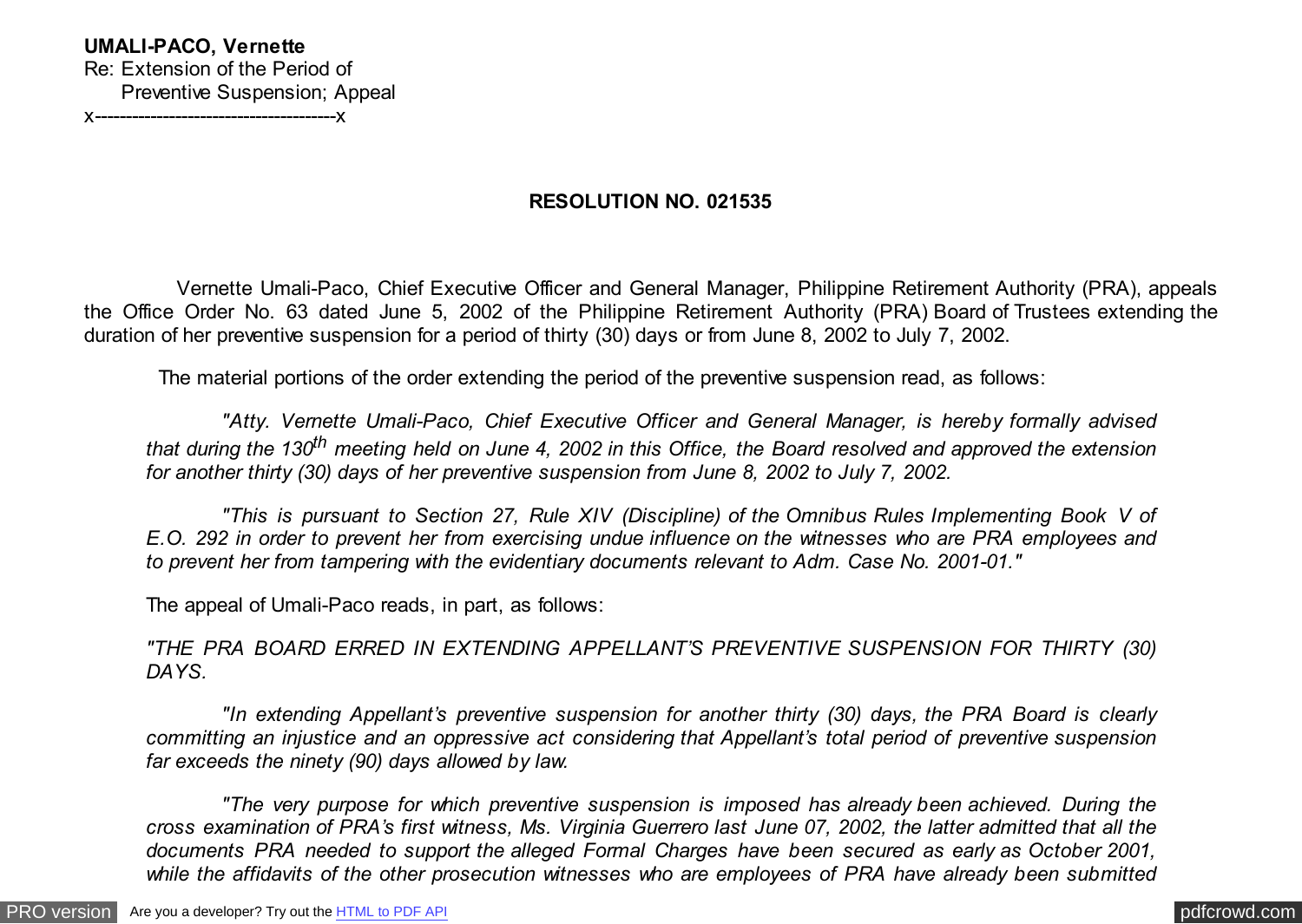*and likewise secured by the Chairman of the Fact Finding/Investigating Committee chaired by Ms. Guerrero.*

 *"As evidenced by that ORDER dated June 17, 2002 . . . signed by the members of the Investigating Committee, the extension of Appellant's preventive suspension beyond the 90-day period allowed under the Uniform Rules on Administrative Cases in the Civil Service is bereft of any legal basis . . .*

*" x x x*

*THE PRA BOARD ERRED IN NOT INCLUDING THE THIRTY (30) DAYS PREVENTIVE SUSPENSION OF APPELLANT FROM NOVEMBER 05, 2001 TO DECEMBER 05, 2001 IN THE COUNTING OF THE NINETY (90) DAY PREVENTIVE SUSPENSION PERIOD OF APPELLANT.*

 *"How is a preventive suspension implemented? The answer is basic – by preventing a person from entering the office premises as what happened to Appellant.*

*"1. Mr. Benjamin Santos effectively implemented the original ninety (90) day suspension for a period of thirty (30) days from November 5, 2001 to December 5, 2001.*

*"2. Thereafter, another preventive suspension of sixty (60) days by virtue of Office Order No. 20 . . . was ordered whereby Appellant was barred from reporting for work in PRA. This period was supposed to be from March 26, 2002 to May 24, 2002. However, because of Appellant's motion to inhibit and disqualify which resulted to the postponement of the initial preliminary conference on May 2, 2002, a period of twelve (12) days for the exchange of pleadings . . . was added. Thus, Appellant should have been reinstated as of June 5, 2002. Nevertheless, by some magical computation, the Board of Trustees/Investigating Committee declared that the second preventive suspension was to expire as of June 7, 2002 instead of correct date of June 5, 2002, adding fourteen (14) days to the sixty (60) day preventive suspension.*

*"3. Consequently, if the unlawful extension of thirty (30) days under Office Order No. 63 is allowed to continue, herein Appellant would be on preventive suspension for a total period of one hundred thirty four (134) days, far beyond the ninety (90) period allowed by law.*

*"x x x*

*"THE PRA BOARD ERRED IN EXTENDING THE EXPIRY OF THE SIXTY (60) DAY PREVENTIVE SUSPENSION UNDER OFFICE ORDER NO. 63 FROM MAY 24, 2002 TO JUNE 07, 2002.*

 *"The PRA Board cannot consider the twelve (12) days resulting from Appellant's filing of her Motion to Inhibit and/or Disqualify whereby the Investigating Committee gave the private prosecutor five (5) days to file his Opposition/Comment and another (5) days for Appellant to file her Reply to Opposition and/or Comment plus the*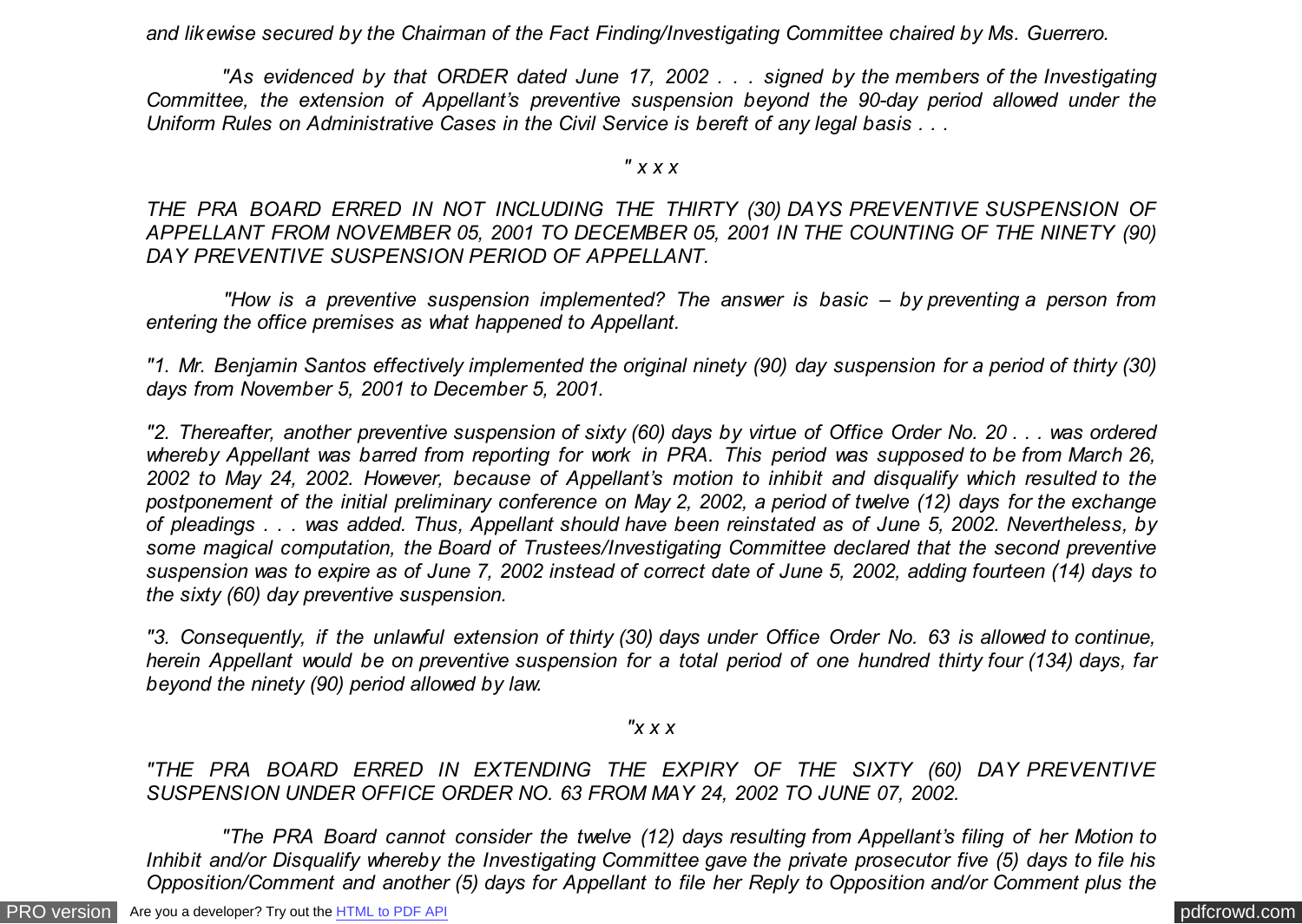*two (2) days given to Appellant to file her Pre-Hearing Brief as a delay attributable to the fault or negligence of Appellant. In that case of Perfecto Yasay vs. Court of Appeals, the Supreme Court ruled that the Motion to Inhibit and/or Disqualify filed by Yasay is not the delay attributable to the fault or negligence of Yasay as he was just availing of a legal remedy under existing rules.*

*" x x x*

 *"IN VIEW OF ALL THE FOREGOING, Appellant prays that the Decision of the PRA Board of Trustees under Office Order No. 63 dated June 5, 2002 extending Appellant's preventive suspension for another thirty (30) days from June 8, 2002 to July 7, 2002, effectively suspending her for a total of one hundred thirty four (134) days be revoked and set aside for being oppressive and illegal."*

The PRA commented on the appeal, as follows:

*"1. ON THE ALLEGATION THAT THE PRA BOARD ERRED IN EXTENDING APPELLANT'S PREVENTIVE SUSPENSION FOR THIRTY (30) DAYS*

 *"Private prosecutor submits that the PRA Board acted within the legal bounds in giving appellant Paco additional thirty (30) days preventive suspension to complete the duration of ninety (90) days suspension under the law.*

 *"While it is true that appellee PRA issued a preventive suspension order for sixty (60) days, the same was not in conformity with the law. Under the Civil Service Law, the preventive suspension is ninety (90) days, hence, the additional thirty (30) days was approved and implemented before the expiration of the initial 60 days period. It was done to rectify a mistake.*

*" x x x*

 *"Besides the formal investigation was not yet completed within the duration of ninety (90) days preventive suspension period . . .*

*" x x x*

 *"The appellant's arguments that the purpose of her preventive suspension has already been achieved is inapplicable to her case . . .*

*" x x x*

 *"The Board of Trustees, as a disciplining authority, and as a governing body which controlled and*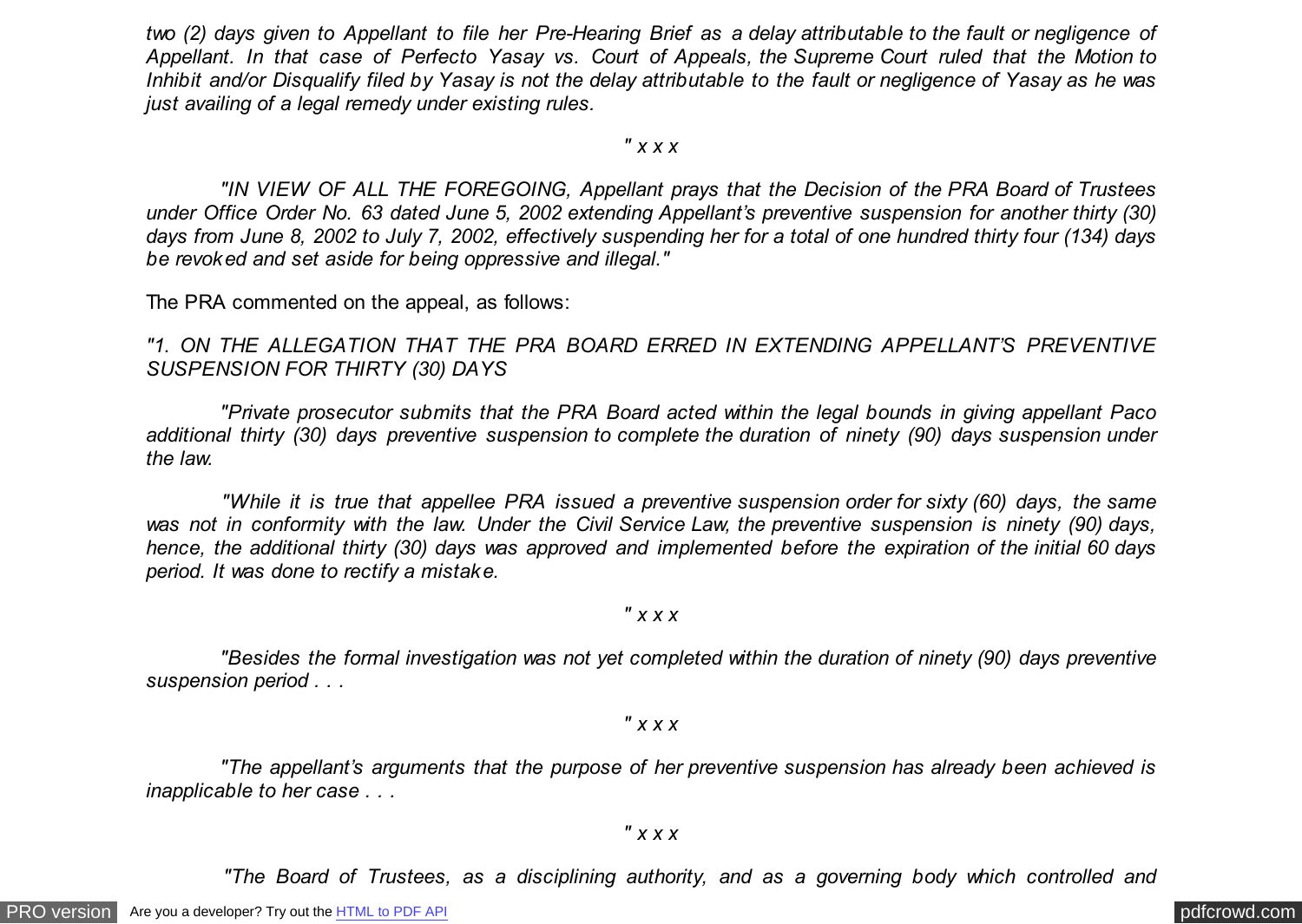*managed the affairs, activities and properties of the Philippine Retirement Authority has the right to exercise its sound management discretion within the ambit of the law whether or not to avail of additional thirty (30) days preventive suspension, particularly, in this case of appellant Paco, who is the Chief Executive Officer/General Manager and also Vice Chairman of the Board of Trustees, occupying sensitive position and has operational control and supervision of personnel, facilities and finances. As such, her moral ascendancy over the lowly employees of PRA exist.*

### *" x x x*

### *"II. ON THE ALLEGATION THAT THE PRA BOARD ERRED IN NOT INCLUDING THE THIRTY (30) DAYS PREVENTIVE SUSPENSION OF APPELLANT FROM NOVEMBER 05, 2001 TO DECEMBER 05, 2001 IN THE COUNTING OF THE NINETY (90) DAY PREVENTIVE SUSPENSION*

 *"There was no official communication or records that would show appellant Paco intimated to Appellee PRA to serve the preventive suspension starting November 5, 2001.*

 *"What appellant did was to question the authority of Acting CEO/GM Benjamin Santos and also the authority of PRA Board of Trustee. As the records will show, appellant initially rejected/refused to accept or receive the service of formal charges and preventive suspension, therefore, she could not now claim that the preventive suspension between November 5, 2001 to December 5, 2001 was effective. The administrative case against appellant dragged on because of her refusal to recognize the duly constituted authority. The first service of formal charge and preventive suspension was on October 23, 2001 at the appellant's residence, but appellant did not accept them . . . Another service by mail through the post office was also made, but there was no answer or reply made. The appellant's answer . . . was officially received by appellee PRA only on April 1, 2002 at 4:40 PM . . . or after the lapse of 5 months. Such obstinate refusal to recognize authority was apparent and she could not attribute the denial of due process to herein appellee, which afforded her all the opportunities to be heard.*

 *"The appellant's allegation that she was prevented from entering the office premises, therefore, the preventive suspension was implemented from November 5 to December 5, 2001 is contrary to the facts obtaining in this case.*

*"Appellant insisted to report to the office by reason of the order of reinstatement by Malaca* $\frac{29}{21}$  ang on the *basis of Ombudsman's decision exonerating her. But the reinstatement was premature as the PRA Board has not yet acted on it, since there were other five (5) major findings uncovered by the Fact-finding Committee which were to be resolved; aside from the one (1) already subject of the case which was decided by the Ombudsman. The six (6) major findings are the subject of the administrative charge and preventive suspension. Her refusal to be under preventive suspension during the period November 5, 2001 to December 5, 2001 could not be interpreted as abiding the suspension order but more as a leave of absence since she drew her salary for said*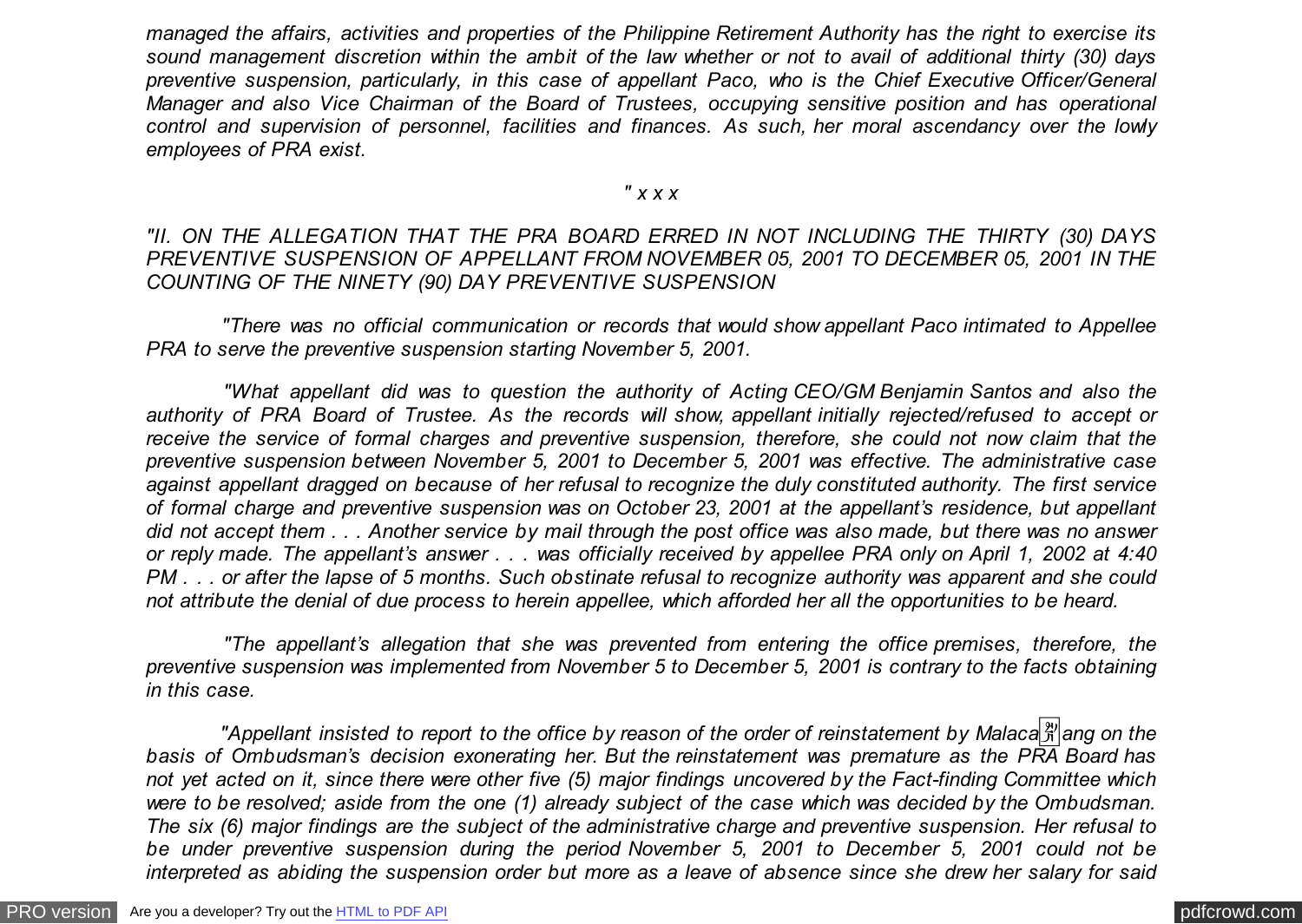*month. An employee under preventive suspension is not entitled to salary.*

 *"It would be illogical therefore to reinstate appellant Paco because of the exoneration by the Ombudsman, when in fact the PRA Board, a disciplining authority, has knowledge that there are five (5) more major findings pending on their lap for resolution . . . Appellant wanted reinstatement in one case or count while the Appellee placed her on preventive suspension for the formal charge involving six (6) major findings or shall we say six (6) counts of administrative infractions.*

*"III. ON THE ALLEGATION THAT THE PRA BOARD ERRED IN EXTENDING THE EXPIRY OF SIXTY (60) DAY PREVENTIVE SUSPENSION UNDER OFFICE ORDER NO. 63 FROM MAY 24, 2002 TO JUNE 07, 2002.*

 *"As discussed earlier, the law specifically provides that the preventive suspension is ninety (90) days, thus the addition of thirty (30) days per Office Order No. 63, to the original sixty (60) days, per Office Order No. 20, is still within the law. Assuming there was absence of any fault from the parties, the appellant should have been reinstated on the 90th day, or June 24, 2002, however, since there was a 'petition of the respondent' questioning the composition/authority of the investigating Committee, the incidence relative thereto in postponing the proceedings up to the time the case is actually heard shall be counted against the appellant . . .*

 *"Private prosecutor submits that the delay is attributable to respondent-appellant, although the sixty (60) days suspension in the cited example came from the old law. Applying the above rules, the extension of 30 days to the original 60 days suspension is within the law, and the further extension of 12 days attributable to the petition of respondent-appellant is within the meaning of established jurisprudence of the Supreme Court.*

 *"Furthermore, Private Prosecutor invites the attention of the Honorable Commission that the Memorandum Appeal of the respondent-appellant Paco is premature and that there was no exhaustion of administrative remedies.*

### *"PRAYER*

 *"WHEREFORE, it is respectfully prayed of this Honorable Commission that this Comment be given due course and the Appeal of Atty. Vernette Umali-Paco be dismissed for being premature, and for non-exhaustion of administrative remedies, and for lack of merit."*

 Records show that on February 28, 2001, Atty. Felisberto L. Verano, Jr. filed with the Office of the Ombudsman a complaint against Vernette Umali-Paco, Chief Executive Officer and General Manager of the Philippine Retirement Authority (PRA) for Misconduct, Abuse of Authority and Graft and Corruption. In the said complaint, Atty. Verano, Jr. alleged that Umali Paco as CEO and General Manager illegally charged the Philippine Retirement Authority Members Association Foundation, Inc. (PRAMA) a five percent (5%) fee based on the total amount collected by the PRA from its members. Complainant Verano,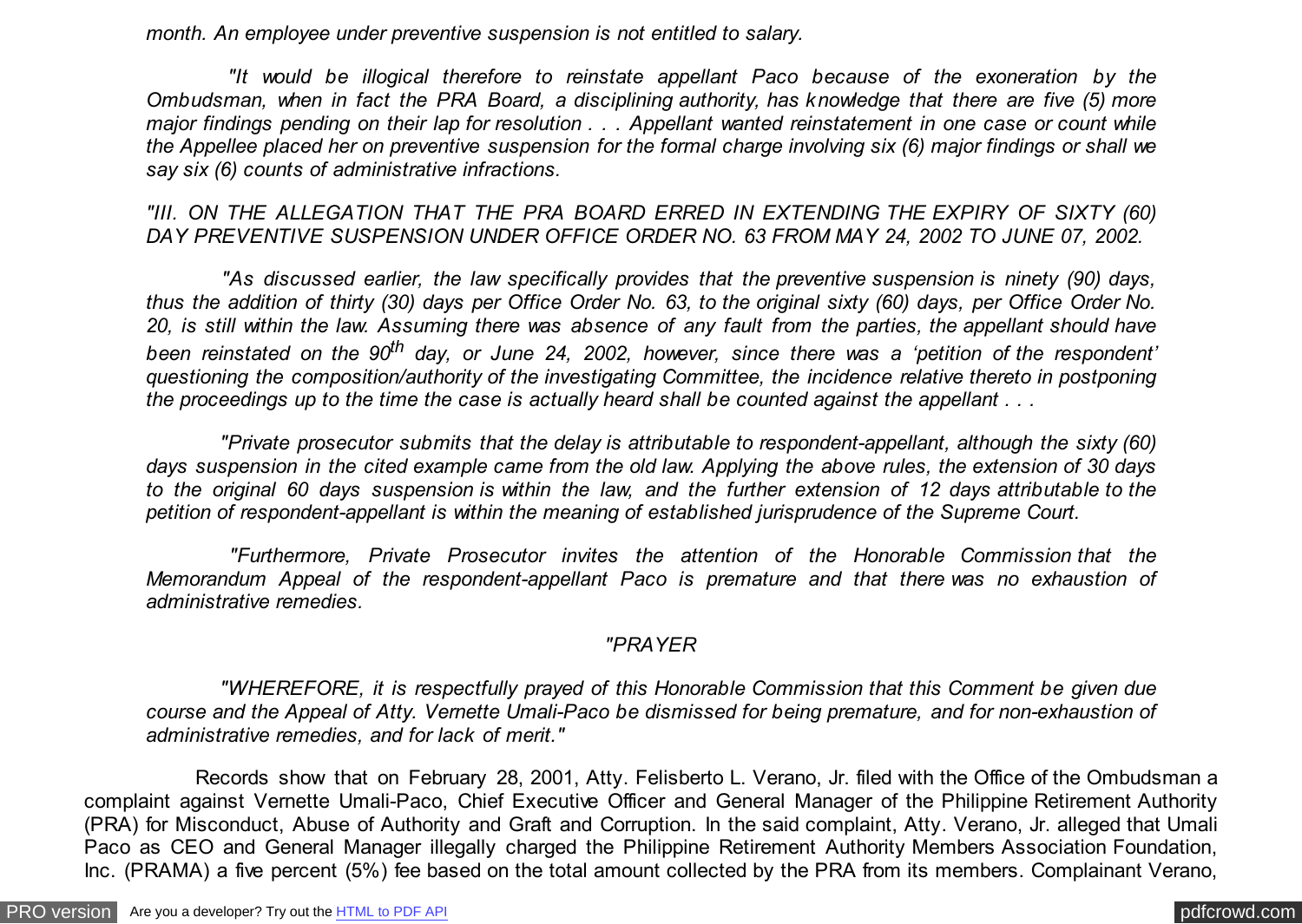Jr. also alleged that the Memorandum of Agreement authorizing the PRA to collect such fees was unilaterally terminated by Umali-Paco. Lastly, he alleged that PRA, through Umali-Paco, surreptitiously increased the membership fees to be paid by the members of PRAMA from P2,000.00 to P3,000.00.

 In an Order dated March 20, 2001, the Office of the Ombudsman required Umali-Paco to answer the complaint. Subsequently, in an Order dated April 2, 2001, the said office formally charged appellant Umali-Paco with Grave Misconduct and preventively suspended her for a period of six (6) months without pay effective upon receipt of the said order.

 However, before the expiration of the preventive suspension, in a Decision dated August 31, 2001 the Office of the Ombudsman dismissed the complaint against Umali-Paco, revoked the order preventively suspending her and ordered her reinstatement in the service. The said office found that the allegations of complainant Verano, Jr. in his complaint were not substantiated by the evidence on record.

 Meanwhile, in a letter dated September 28, 2001 PRA Acting Chief Executive Officer (CEO)/General Manager (GM) Benjamin S. Santos filed a complaint against Umali-Paco before the PRA Board of Trustees for allegedly committing the following:

*"1. That being then the Chief Executive Officer and General Manager . . . Philippine Retirement Authority entrusted with the duty, Atty. Paco neglected to accrue in the books of account, much less, collect from retireeparticipants the visitorial fees amounting to approximately P8,000,000.00 as of June 30, 2001;*

*"2. That being such public officer, Atty. Paco caused and/or tolerated the collection from retiree-participants identification card fees in the aggregate amount of approximately P127,000.00, more or less, without issuing immediately Official Receipts therefore as required by the law and rules, such acts constituting illegal exaction;*

*"3. That abusing her authority as such public officer, Atty. Paco directed employees of this Office to collect membership fees pertaining to the PRAMA Foundation, a private entity, for the sole and exclusive benefit of such private organization, using official time and resources and misusing official receipts in acknowledging receipt thereof;*

*"4. That as such public officer, Atty. Paco caused the misuse of government funds and resources in printing and transporting circulars, letters and other materials for the use and benefit of a private person or group;*

*"5. That as such public officer, Atty. Paco caused the dropping from the PRA books of accounts her lost cellular phone without filing a relief from accountability within the reglementary period of 30 days from the loss of said cellular phone. She also ordered the purchase of a new more expensive cellular phone;*

*"6. That as such public officer, Atty. Paco used government funds and resources in connection with the case filed by Pedro Barrientos against her, knowing fully well that she is charged in her personal capacity."*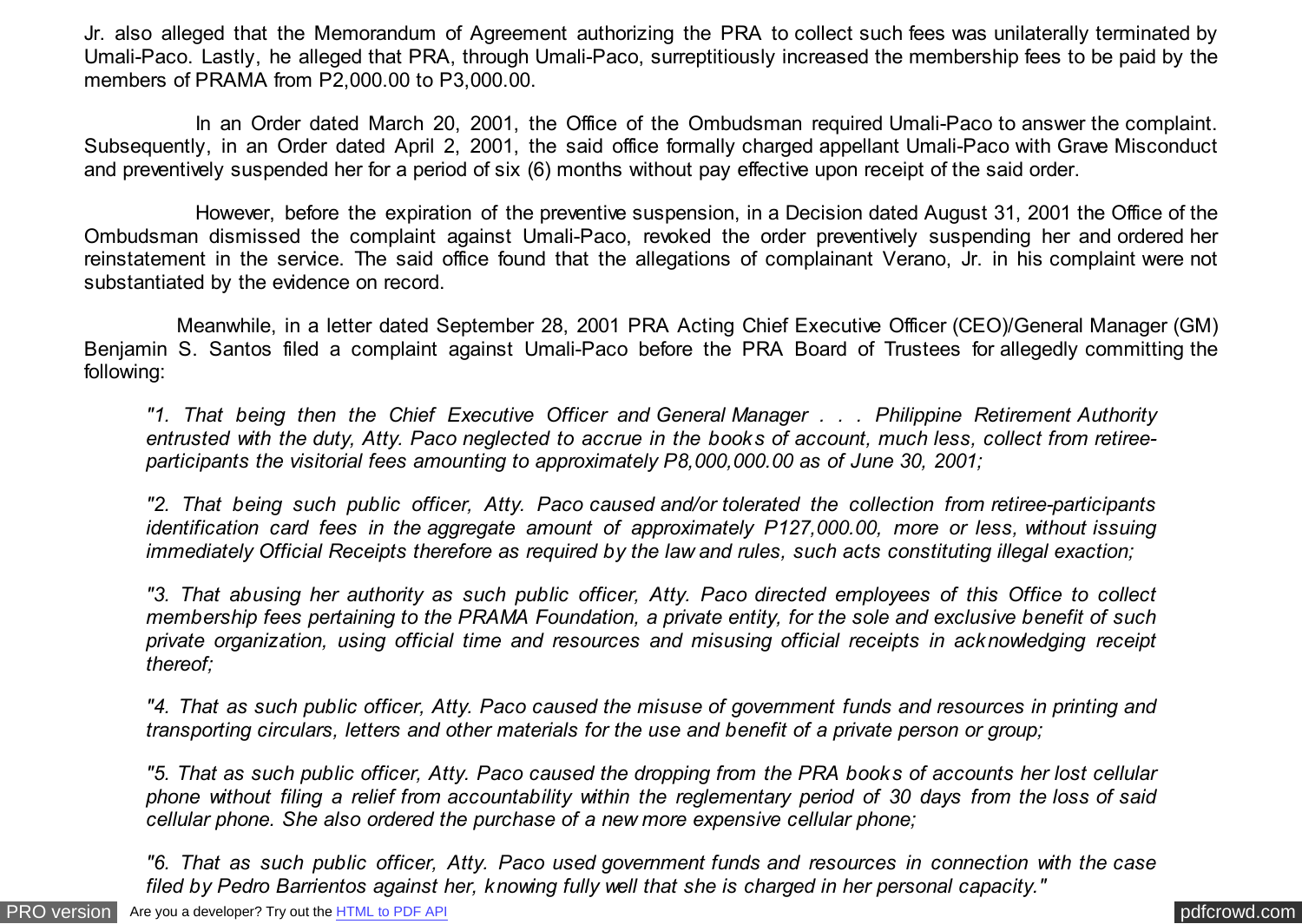In a Memorandum dated October 18, 2001 the PRA Board of Trustees approved the filing of a formal charge against Umali-Paco.

The said memorandum reads, in part, as follows:

 *"RESOLVED, that in the interest of the service, the Board hereby authorizes the filing of Formal Charges against Vernette Umali-Paco based on the Complaint filed by Benjamin S. Santos, observing due process pursuant to the Civil Service Rules and Regulations;*

 *"RESOLVED FURTHER, that upon the filing of Formal Charges against Vernette Umali Paco, given that some of the charges involve grave misconduct, the Board hereby authorizes and orders the preventive suspension of Vernette Umali-Paco;*

 *"RESOLVED FINALLY, that Benjamin S. Santos is hereby authorized to sign any and all documents necessary to effect these resolutions."*

 On October 26, 2001, Acting CEO/GM Santos, in behalf of the PRA Board of Trustees, issued an Order formally charging Umali-Paco with Gross Misconduct, Gross Neglect of Duty, Dishonesty, Inefficiency and Incompetence in the Performance of Official Duties and Conduct Prejudicial to the Best Interest of the Service and preventively suspending her for a period of ninety (90) days.

The pertinent portions of the said order read, as follows:

 *"Before this Board is an administrative complaint filed against Atty. Vernette Umali-Paco. The complaint is founded on various acts committed and tolerated by Respondent while in the performance of her official duties which constitute GROSS MISCONDUCT, GROSS NEGLECT OF DUTY, DISHONESTY, INEFFICIENCY AND INCOMPETENCE IN THE PERFORMANCE OF OFFICIAL DUTIES, AND CONDUCT PREJUDICIAL TO THE BEST INTEREST OF THE SERVICE*

*" x x x*

*"I.*

 *"Respondent Vernette Umali-Paco, through GROSS NEGLECT and INEFFICIENCY AND INCOMPETENCE in the performance of their respective duties, knowingly refused to record in the books Visitorial Fee Receivables of PRA amounting to PHP 8,181, 535.63 as of June 30, 2001, a conduct clearly PREJUDICIAL TO THE BEST INTEREST OF THE SERVICE. This consists of 73% of the total Visitorial Fees Receivables in the amount of PHP 11, 166,608.55.*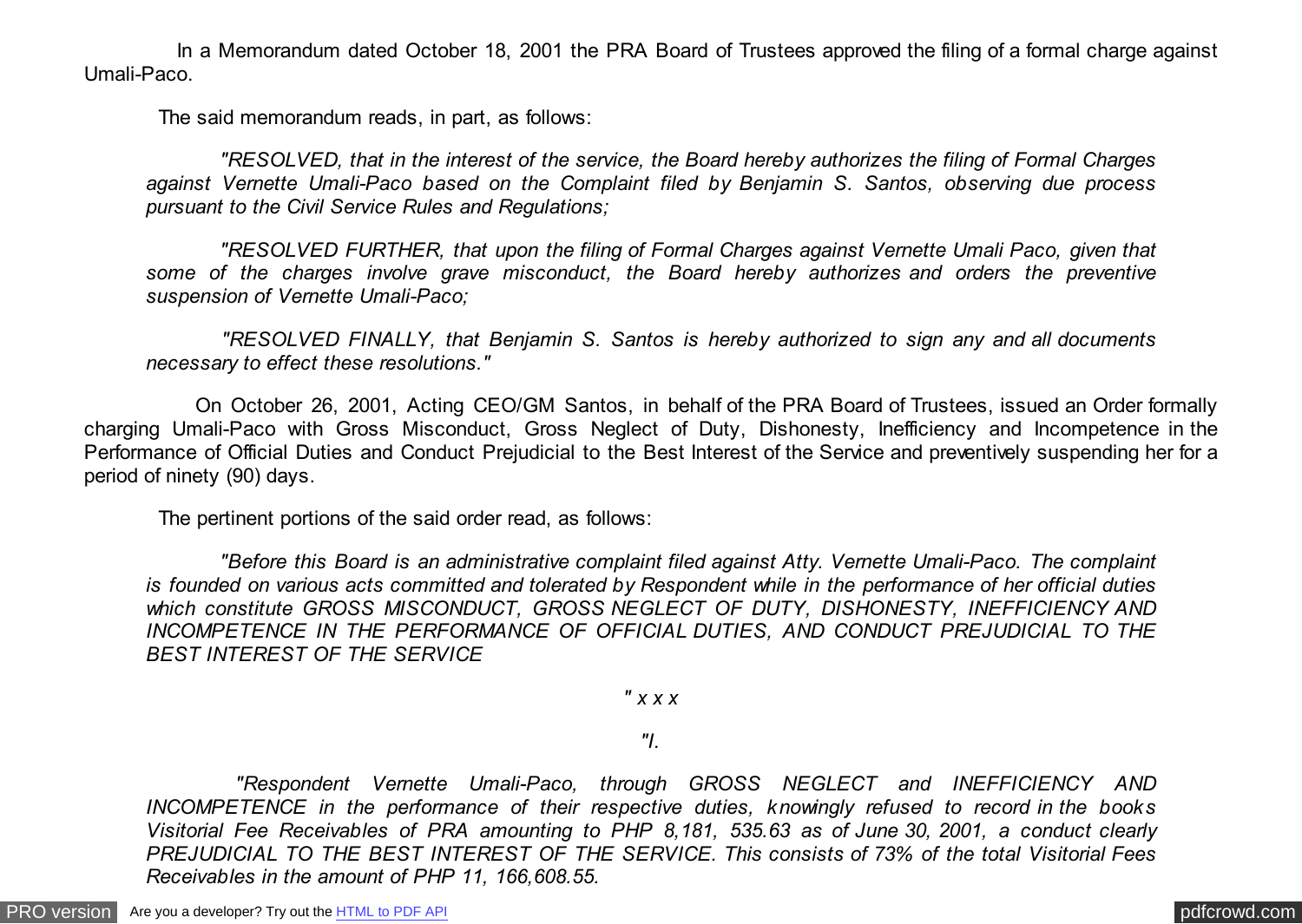*"Respondent Vernette Umali-Paco, through DISHONESTY, MISCONDUCT, GROSS NEGLECT, INEFFICIENCY AND INCOMPETENCE in the performance of their respective duties, received payments for PRA identification cards in the amount of PHP 127,260.00 without issuing official receipts.*

*"III*

 *"Respondent Vernette Umali-Paco, through GROSS MISCONDUCT in the performance of their respective duties, willfully and unlawfully collected membership dues of PRAMA Foundation, a private juridical entity, from 1996 up to October 2000, without any legal right to collect the same. The collections were done by PRA employees using PRAMA official receipts as well as PRA official receipts.*

*"IV*

 *"Respondent Vernette Umali-Paco used government funds and resources in printing and transporting circulars, letters, and other material for the use and benefit of private persons and entities.*

*"V*

 *"Respondent Vernette Umali-Paco, through GROSS NEGLIGENCE in the performance of her official duties, failed to apply for relief of accountability within the thirty (30) day reglementary period after she lost her cellular phone, in violation of Section 73, P.D. No. 1445, otherwise known as the Government Auditing Code of the Philippines.*

*"VI*

 *"Respondent Vernette Umali-Paco used government funds in a complaint for damages filed against her in her personal capacity by Mr. Pedro Barrientos.*

*" x x x*

 *"WHEREFORE, finding that the evidence of guilt of Respondent is strong and that a prima facie case exists, this Office hereby orders the following:*

 *"1. That Respondent is formally charged of Gross Misconduct, Gross Neglect of Duty, Dishonesty, Inefficiency and Incompetence in the Performance of Official Duties, and Conduct Prejudicial to the Best Interest of the Service;*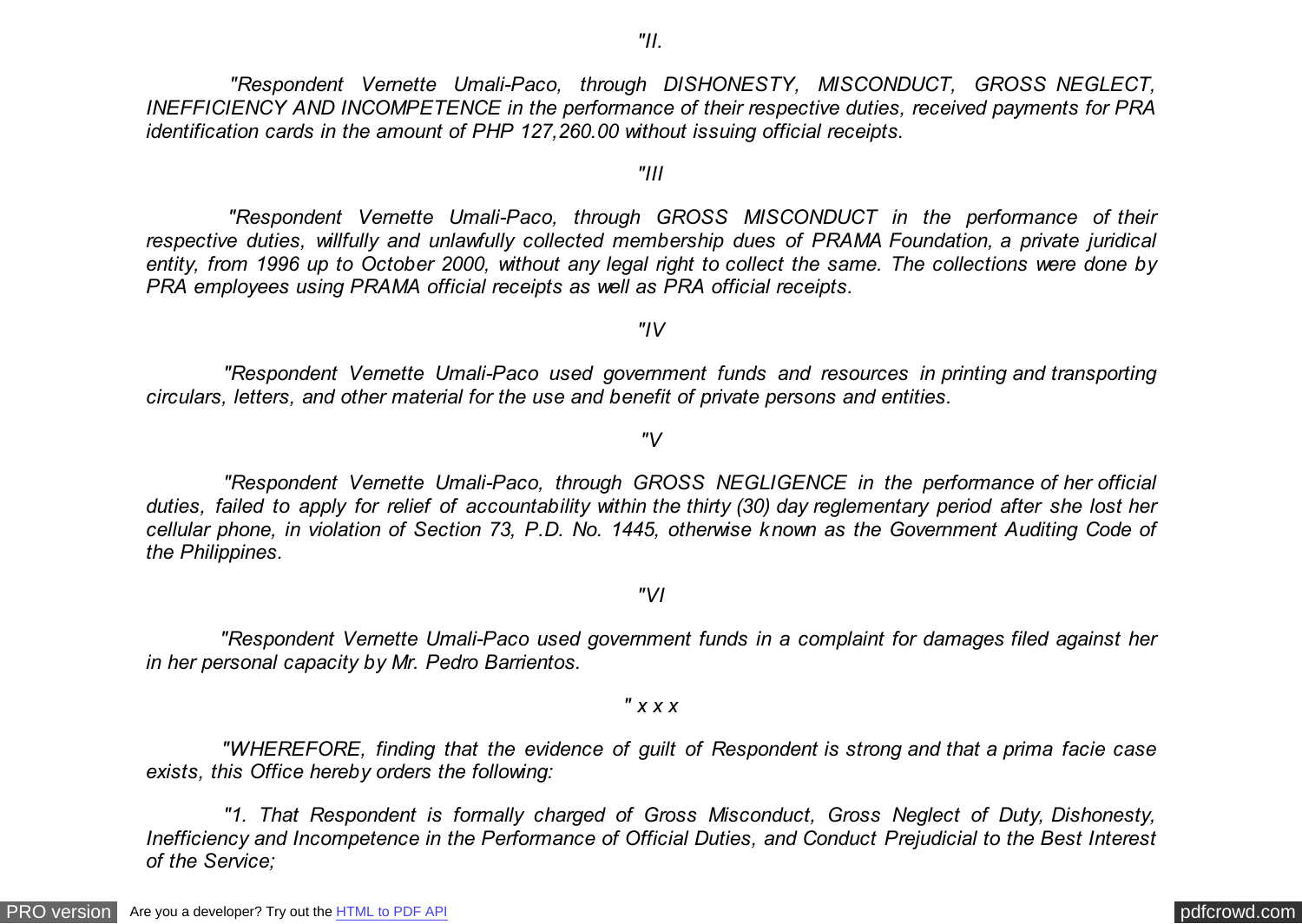*"2. That Respondent be immediately placed under PREVENTIVE SUSPENSION for a period of Ninety (90) days, counted from actual notice hereof;*

 *"3. That a formal investigation be conducted against Respondent."*

 On October 29, 2001, Acting CEO/GM Santos informed the Office of the Government Corporate Counsel (OGCC) Government Corporate Counsel Amado D. Valdez that Umali-Paco was formally charged with the offense of Grave Misconduct and preventively suspended for a period of ninety (90) days and requested the latter to provide a hearing officer and prosecutor to hear and investigate the case.

 In a letter dated October 30, 2001, Acting CEO/GM Santos informed the Office of the President's (OP) Executive Secretary Alberto G. Romulo that its memorandum dated October 22, 2001 requiring the Chairman of the PRA Board of Trustees to implement the decision (reinstating Umali-Paco in the service) of the Office of the Ombudsman cannot be implemented since another administrative case has been filed against Umali-Paco.

 Thereafter on November 7, 2001, Umali-Paco appealed to the Department of Trade and Industry (DTI) and PRA Board of Trustees Chairman Manuel A. Roxas II the non-implementation of the decision of the Office of the Ombudsman reinstating her in the service and questioned the authority of Acting CEO/GM Santos to formally charge and preventively suspend her.

 In an appeal dated November 16, 2001, Umali-Paco also questioned before the Civil Service Commission the authority of Santos to hold on to the position of Acting CEO/GM of the PRA considering that the OP ordered her reinstatement to the said position. Thus, the appellant prayed for the issuance of a resolution revoking the designation of Santos as CEO/GM and declaring all his actions as such, including the issuance of the Formal Charge and the Order of Preventive Suspension against Umali-Paco illegal.

 While her appeal was pending with the Commission, Umali-Paco received a notice from the OGCC to appear before it in relation to the investigation of the case against her. On December 3, 2001, the appellant reiterated her request for the early resolution of the complaint which she filed with the Commission.

 Thereafter, in a letter dated December 6, 2001 addressed to the OGCC Investigating Committee, Umali-Paco questioned the legality of the designation of Santos as Acting CEO/GM of PRA. The appellant claims that "*the question as to* whether or not Santos is legally holding the position of Acting CEO/GM needs to be settled first before the investigation on the *alleged Formal Charges against the undersigned can prosper. Another matter that needs to be resolved prior to the conduct of this investigation is the applicability to this administrative proceedings of the Decision of the Court of Appeals in that case . . . entitled Thelma N. Rupa vs. Civil Service Commission, Philippine Retirement Authority and Vernette Umali-Paco which is part of the records in the custody and possession of the Office of the Government Corporate Counsel. She then moved for the resetting of the preliminary hearing on the alleged Formal Charges scheduled on December 7 and 14, 2001 until the said legal question have been ruled upon by the PRA Board of Trustees."*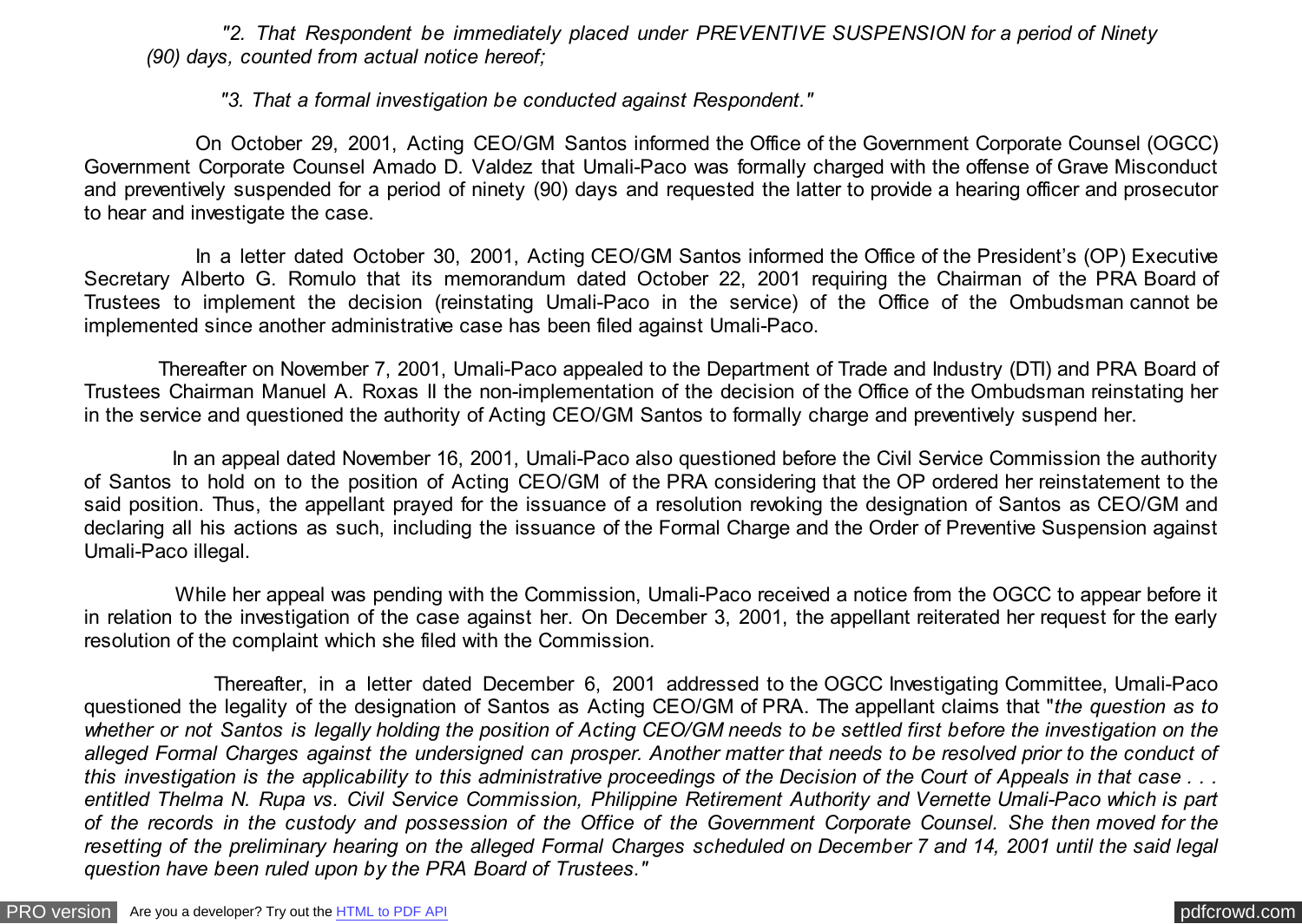In a letter dated December 6, 2001 the Commission, through its Office for Legal Affairs, dismissed the appeal of Umali-Paco for being premature since it violated the principles of non-forum shopping and non-exhaustion of administrative remedies. The said letter reads, in part, as follows:

 *"This refers to your letter-complaint dated November 16, 2001 and follow-up letter dated December 3, 2001 where you prayed for the Commission 'to quash the Formal Charge and Preventive Suspension being imposed against you by Mr. Benjamin Santos, Acting PRA CEO/GM, for being null and void, unlawful and oppressive' and for having been signed by Santos, who is a mere usurper' . . .*

### *" x x x*

 *"Your complaint/appeal before the Commission is premature. Records show that on November 7, 2001 you appealed to Secretary Roxas II in his capacity as PRA Chairman, for your immediate reinstatement and at the same time questioning the authority Santos to hold office in PRA. To say the least, the same should then be dismissed based on the principles of non-forum shopping and non-exhaustion of administrative remedies.*

## *" x x x*

 *"As regards your prayer that the Commission direct the PRA to pay you back salaries, please be informed that the Commission has no authority to do so as it is a decision of the Office of the Ombudsman, a Constitutional Office independent from the Commission, which needs to be implemented . . .*

# *" x x x*

 *"Finally, in case you will not be satisfied with the decision of Secretary Roxas II, and you want to pursue the case, then you should refile your appeal to the Commission with a reminder to comply with the following requirements as provided under the Uniform Rules on Administrative Cases in the Civil Service . . . "*

 Apparently, the OGCC continued with the investigation of the case despite the issues raised before it by Umali-Paco and issued the Order dated December 12, 2001.

 On December 20, 2001, Umali-Paco moved for the reconsideration of the Order dated December 12, 2001 of the OGCC Investigating Committee on the ground that she is questioning the legality of the designation of Santos as CEO/GM and the right of the latter to issue the formal charge and Order of Preventive Suspension against her. The records transmitted to the Commission failed to include the Order dated December 12, 2001. The same can only be inferred from Umali-Paco's motion dated December 20, 2001.

 On February 4, 2002, OGCC Government Corporate Counsel Amado D. Valdez submitted the investigation report on the case against Umali-Paco to the PRA Board of Trustees. The said investigation report reads, in part, as follows: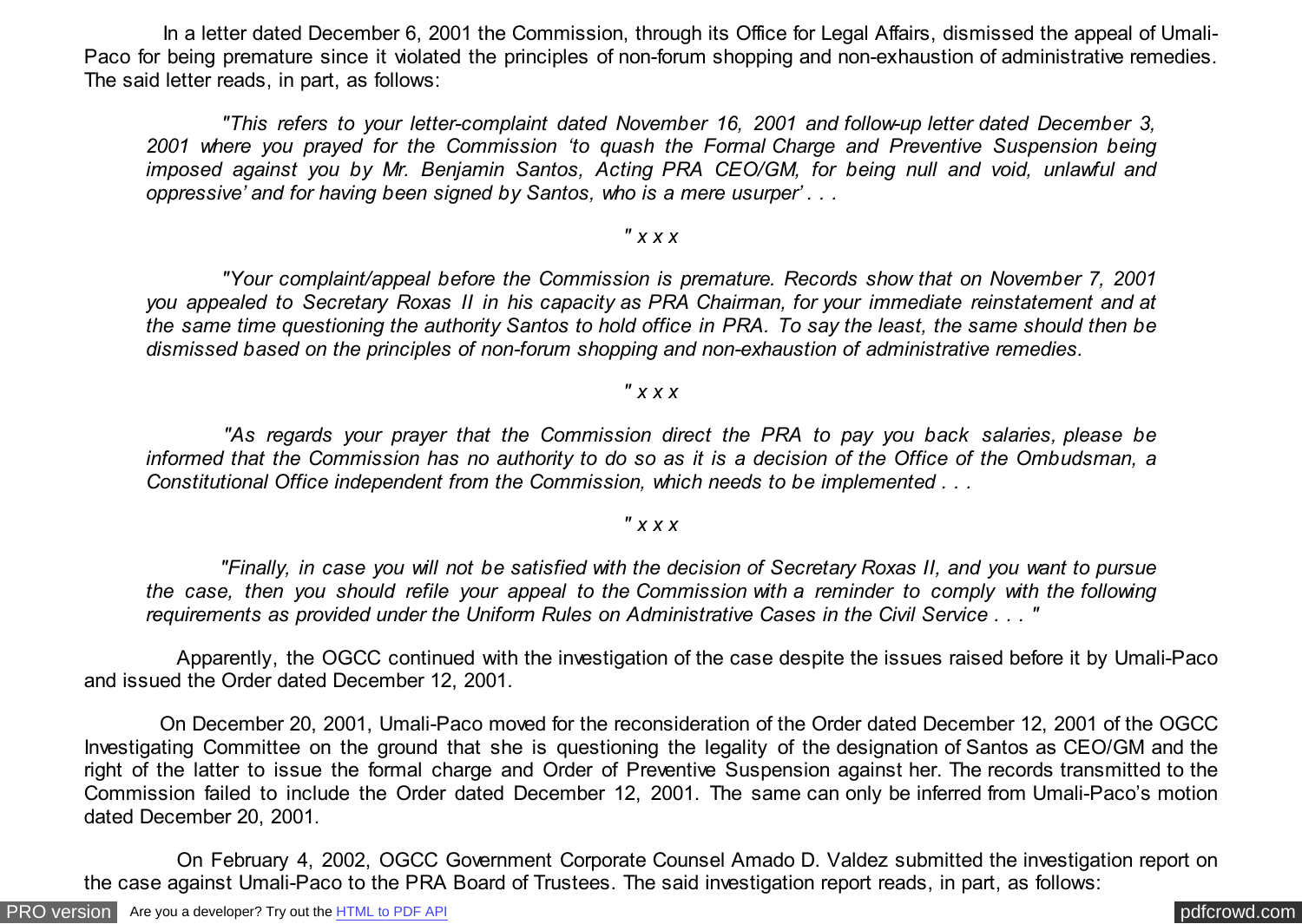*"All told, we believe that there is substantial evidence to support the charges. Substantial evidence, which is the quantum of evidence required to establish a fact in cases before administrative and quasi-judicial bodies, connotes merely that amount of relevant evidence which a reasonable mind might accept to be adequate in justifying a conclusion . . .*

 *"PREMISES CONSIDERED, it is respectfully recommended that PRA Board of Trustees impose the penalty of DISMISSAL on respondent in accordance with Civil Service Rules and Regulations. This is consonance with Section 6 (h) and Section 7 of E.O. 1037, which provides:*

 *'Section 6. Powers and Functions of the Board. The BOARD shall have the following powers, functions and duties:*

*" x x x*

 *'(h) To appoint, promote, transfer, remove or otherwise suspend or discipline the Deputy General Managers and other officers of the System, occupying executive and senior management positions, and;*

 *'Section 7. Officers of the System.*

 *'The Officers of the System shall be the one Chief Executive Officer, One General Manager or Managing Director x x x and ALL shall be appointed by the Board.'"*

 In PRA Office Order No. 20 dated March 11, 2002, Investigating Committee Chairman J. Antonio Leviste again ordered respondent Umali-Paco to submit her counter-affidavit to the complaint filed against her. In the same office order, appellant was preventively suspended for another period of sixty (60) days.

 In PRA Office Order No. 63, dated June 5, 2002, the preventive suspension of Umali-Paco was extended for another thirty (30) days or from June 8, 2002 to July 7, 2002.

 In a Memorandum dated June 19, 2002 and received by the Commission on even date, Umali-Paco appealed the extension of her preventive suspension. Subsequently, in an Order dated July 1, 2002 the Commission requested the PRA to comment on the said appeal.

The comment of the PRA on the appeal of Umali-Paco was received by the Commission on July 16, 2002.

Hence, this appeal.

The pivotal issue to be resolved is whether the Commission has jurisdiction over the present appeal.

[PRO version](http://pdfcrowd.com/customize/) Are you a developer? Try out th[e HTML to PDF API](http://pdfcrowd.com/html-to-pdf-api/?ref=pdf) contract the contract of the HTML to PDF API [pdfcrowd.com](http://pdfcrowd.com)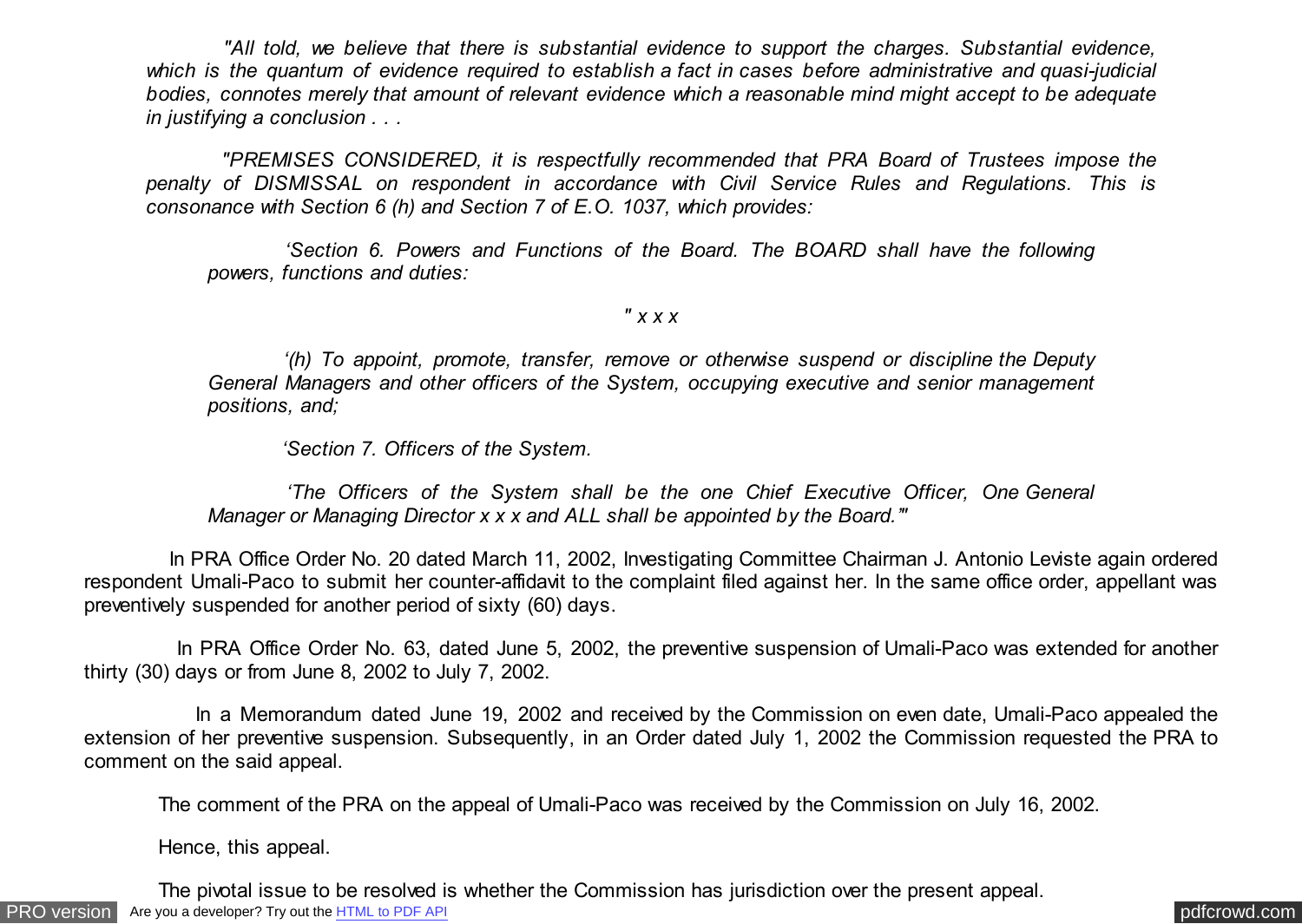Under **Section 1 of Executive Order No. 26 (Placing the Philippine Retirement Authority Under the Supervision and Control of the Board of Investments and for Other Purposes)** the Philippine Retirement Authority is placed under the supervision and control of the Board of Investments. Moreover, the composition of the Board of Trustees is enumerated under Section 2 of the same law, as follows:

*"Chairman* : *Secretary of Trade and Industry/Chairman, Board of Investments or his duly designated representative*

*"Members* : *Secretary of Tourism or his duly designated representative*

*Chairman, Monetary Board or his duly designated representative*

The pivotal issue to be resolved is whether the Commission has jurisdiction over the present appeal.

*Commissioner of Immigration and Deportation or his duly designated representative"*

 Further, **Section 6 (h) of the Executive Order No. 1037 (Creating the Philippine Retirement Park System, Providing Funds Therefor and for Other Purposes)**, provides:

> *"Section 6. Powers and Functions of the Board. The BOARD shall have the following powers, functions and duties:*

### *" x x x*

 *"h. To appoint, promote, transfer, remove, suspend or otherwise discipline the Deputy General Manager and other officers of the SYSTEM, occupying executive and senior management positions . . . "*

 Therefore, it is clear that the PRA Board of Trustees has the primary jurisdiction to discipline its officers occupying executive and senior management positions. In the present case, Umali-Paco was holding the position of Chief Executive Officer (CEO) and General Manager (GM) of PRA when an Order dated April 2, 2001 was issued by the Office of the Ombudsman, which formally charged and preventively suspended her for a period of six (6) months. Although the case against her was dismissed by the said office in an Order dated August 31, 2001 another administrative complaint was filed against her by Acting CEO/GM Santos on September 28, 2001.

 Hence, the appellant rightfully appealed to PRA Chairman Manuel A. Roxas II the non-implementation of the Office of the Ombudsman Order reinstating her in the service and the legality of the assumption of Santos as Acting CEO/GM including his right to issue the Order formally charging and preventively suspending her. At present, the appeal of Umali-Paco with PRA Chairman Roxas II is still pending.

It must be noted that Umali-Paco appealed the same issues to the Commission in a letter dated November 16, 2001.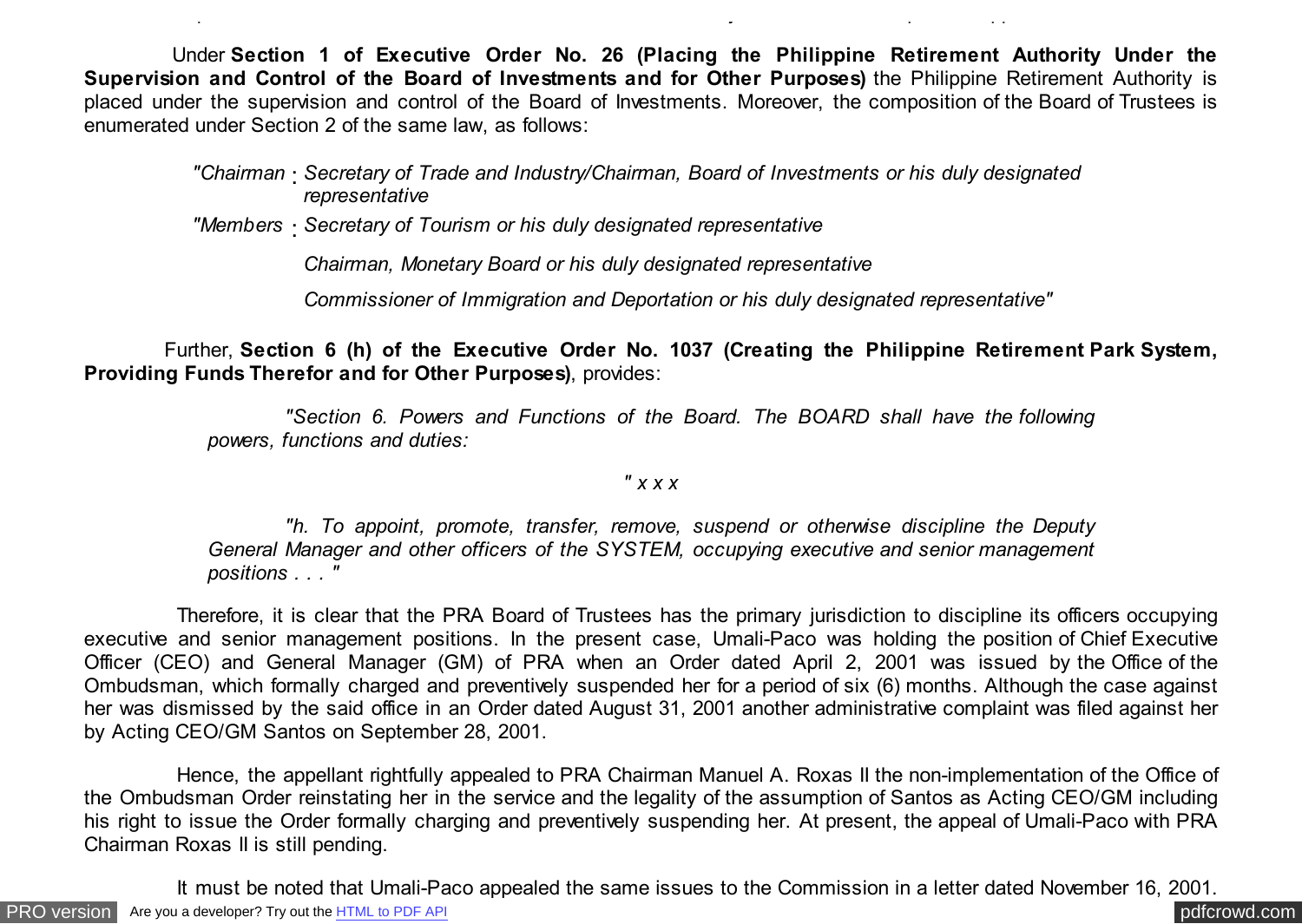In a letter dated December 6, 2001, the Commission dismissed the said appeal for being premature.

 Considering that the appeal of Umali-Paco is still pending with PRA Chairman Roxas II at this time, then, the Commission has no alternative but to dismiss her appeal from PRA Office Order No. 63 dated June 5, 2002 extending her preventive suspension for another thirty (30) days. Conversely, in directly appealing to the Commission, the appellant violated the principles of exhaustion of administrative remedies and forum shopping.

 Under the principle of *exhaustion of administrative remedies* whenever there is an available administrative remedy provided by law, no judicial recourse can be made until all such remedies have been availed of and exhausted.<sup>1</sup> Thus, Umali-Paco must wait for the resolution of her appeal presently pending with PRA Chairman Roxas II. On the other hand, the Supreme Court in the case of **Ruiz vs. Drilon**<sup>2</sup> illustrated how forum shopping is committed, as follows:

 *"Forum shopping is effected by a party litigant through the deliberate splitting of causes of actions and appeals in the hope that even as one case (in which a particular remedy is sought) is dismissed, another case (offering a similar remedy) would still be open, is a deplorable practice because it results in the unnecessary clogging of the already heavily burdened dockets of the courts."*

 In the instant case, the extension of the preventive suspension of Umali-Paco is a mere collateral issue of the main case pending before PRA Chairman Roxas II. It should be noted that the authority to extend the duration of preventive suspension including the issuance of a formal charge and an order of preventive suspension comes within the realm and purview of the powers of Acting CEO/GM Santos.

 Nevertheless, as the central personnel agency of the government the Commission has the duty to carefully determine, after examining the records of each case, whether the period of preventive suspension of a government employee of a respondent in an administrative case is in accordance with the **Uniform Rules on Administrative Cases in the Civil Service (Civil Service Commission Resolution No. 99-1936 dated August 31, 1999),** which provides:

## *"RULE II – DISCIPLINARY CASES*

### *" x x x*

 *"Section 20. Duration of Preventive Suspension. – When the administrative case against an officer or employee under preventive suspension is not finally decided by the disciplining authority with the period of ninety (90) days after the date of his preventive suspension, unless otherwise provided by special law, he shall be automatically reinstated in the service; provided that, when the delay in the disposition of the case is due to the fault, negligence or petition of the respondent, the period of delay should not be included in the counting of the 90 calendar days period of preventive suspension. Provided further that should the respondent be on Maternity/Paternity leave, said preventive suspension shall be deferred or interrupted until such time that said*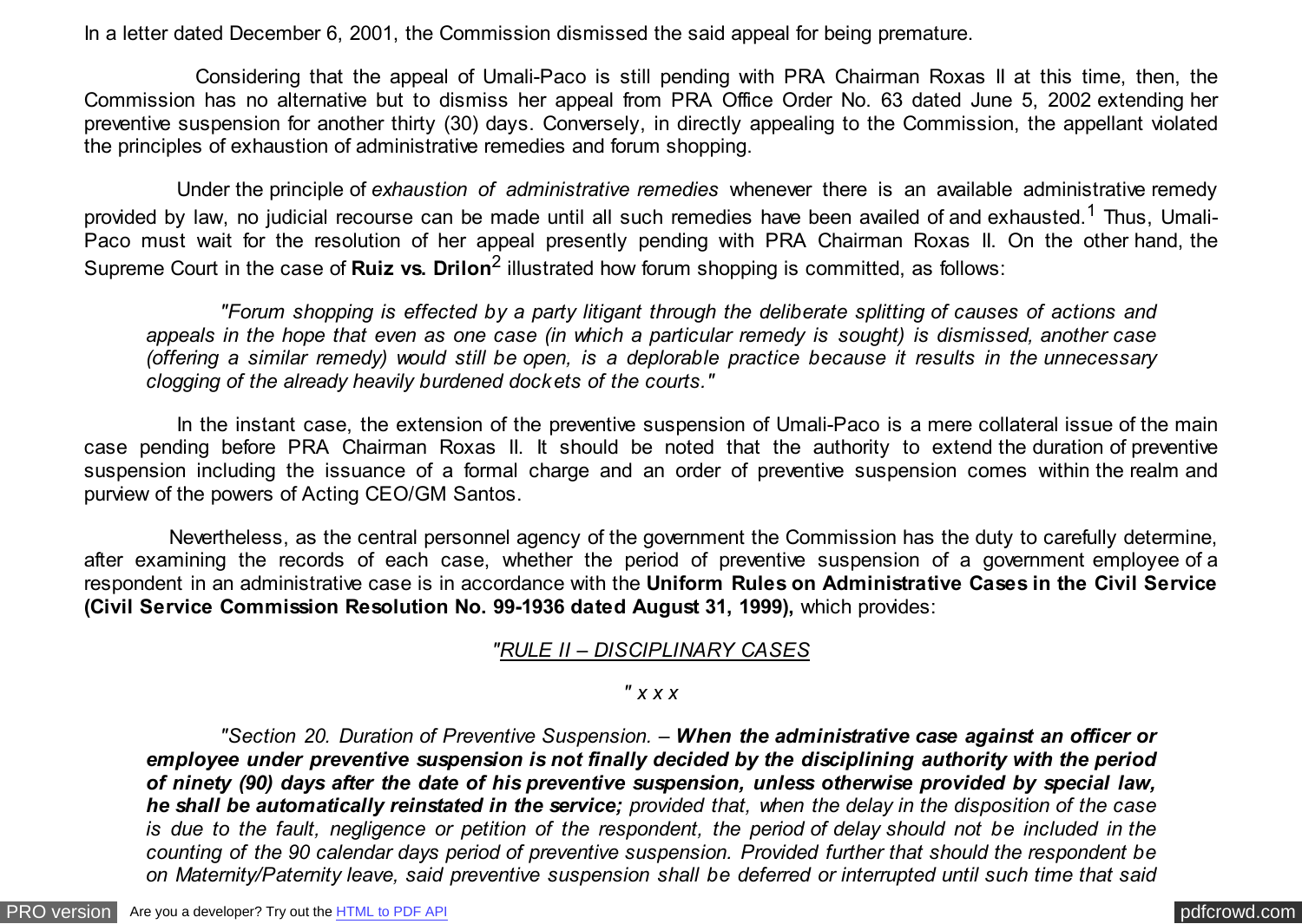#### *leave has been fully enjoyed."* (Emphasis supplied)

 In the present case, as culled from the records, Umali-Paco has been preventively suspended from March 11, 2002 until the present. Hence, she should be immediately reinstated in the service with the payment of backwages from the date the ninety (90) days of preventive suspension was completed. However, this is without prejudice to the final outcome of the case against her presently pending with the PRA Chairman Roxas II.

 Furthermore, the Commission also reminds PRA Chairman Roxas II that under Section 5 (a) of Republic Act No. 6713 (Code of Conduct and Ethical Standards for Public Officials and Employees) *all public officials in the performance of their duties shall, within fifteen (15) working days from receipt thereof, respond letters, telegrams or other means of communications sent by the public. The reply must contain the action taken on the request.*

 As mentioned earlier, Umali-Paco appealed the Order issued by Acting CEO/GM to PRA Chairman Roxas III as early as November 7, 2001, which up to now remains unresolved.

 **WHEREFORE,** the appeal of Vernette Umali-Paco is hereby GRANTED. Accordingly, she is immediately reinstated in the service with the payment of backwages from the time she has completed the period of ninety (90) days of preventive suspension without prejudice to the final outcome of her pending appeal with Philippine Retirement Authority (PRA) Chairman Manuel A. Roxas II. Finally, PRA Chairman Manuel A. Roxas II is hereby enjoined to expeditiously act on the appeal of Umali-Paco dated November 7, 2001.

Quezon City, DEC 09 2002

(Signed) **KARINA CONSTANTINO-DAVID** Chairman

(Signed) **JOSE F. ERESTAIN, JR.** Commissioner

(Signed)